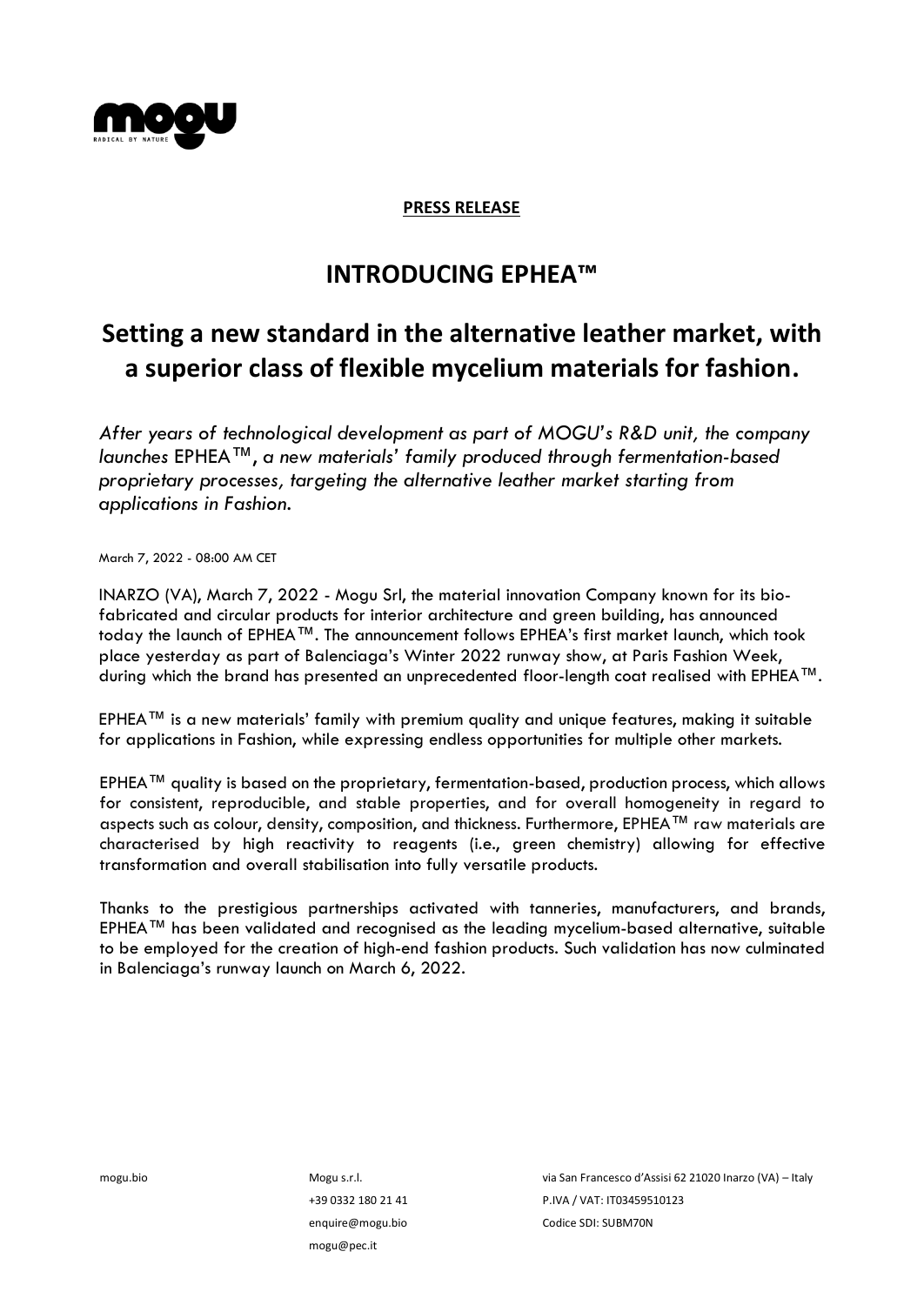



In line with the launch of EPHEA™️, the Company has also introduced its further evolution, happening thanks to the creation of SQIM [\(https://www.sqim.bio/\)](https://www.sqim.bio/).

SQIM has been structured as a technology holding, currently serving its two verticals, MOGU (interior architecture & green building) and EPHEA™️ (alternative leather), with the aim of further widening along time the multiple opportunities emerging from R&D activities, and therefore expanding on the true potential of mycelium-based technologies in concretely impacting additional fields and markets, thereby creating a real positive impact in people's life.

Stefano Babbini, CEO of Mogu Srl, declares: *"It is an absolute privilege to finally be able to introduce EPHEA™️ to the global community. Our teams have been working very hard since more than 5 years, driven by the purpose of raising the standard of mycelium flexible materials, for delivering a truly concrete impact in industry"*, while he continues: *"Naturally, EPHEA™️ is also the outcome of well-established partnerships, which are fully coherent with our positioning in the European leather and alternative leather industries, through overall integration within the related value chains. SQIM, as Mogu's biotech evolution, will allow to globally boost such opportunities, driven by the same mission that we established upon our foundation: to shorten the gap between Humans and Nature, by delivering innovative materials and products with high added value, as achieved thanks to Nature-based processes and technologies, at industrial scale."*

mogu.bio Mogu s.r.l.

+39 0332 180 21 41 [enquire@mogu.bio](mailto:enquire@mogu.bio) mogu@pec.it

via San Francesco d'Assisi 62 21020 Inarzo (VA) – Italy P.IVA / VAT: IT03459510123 Codice SDI: SUBM70N